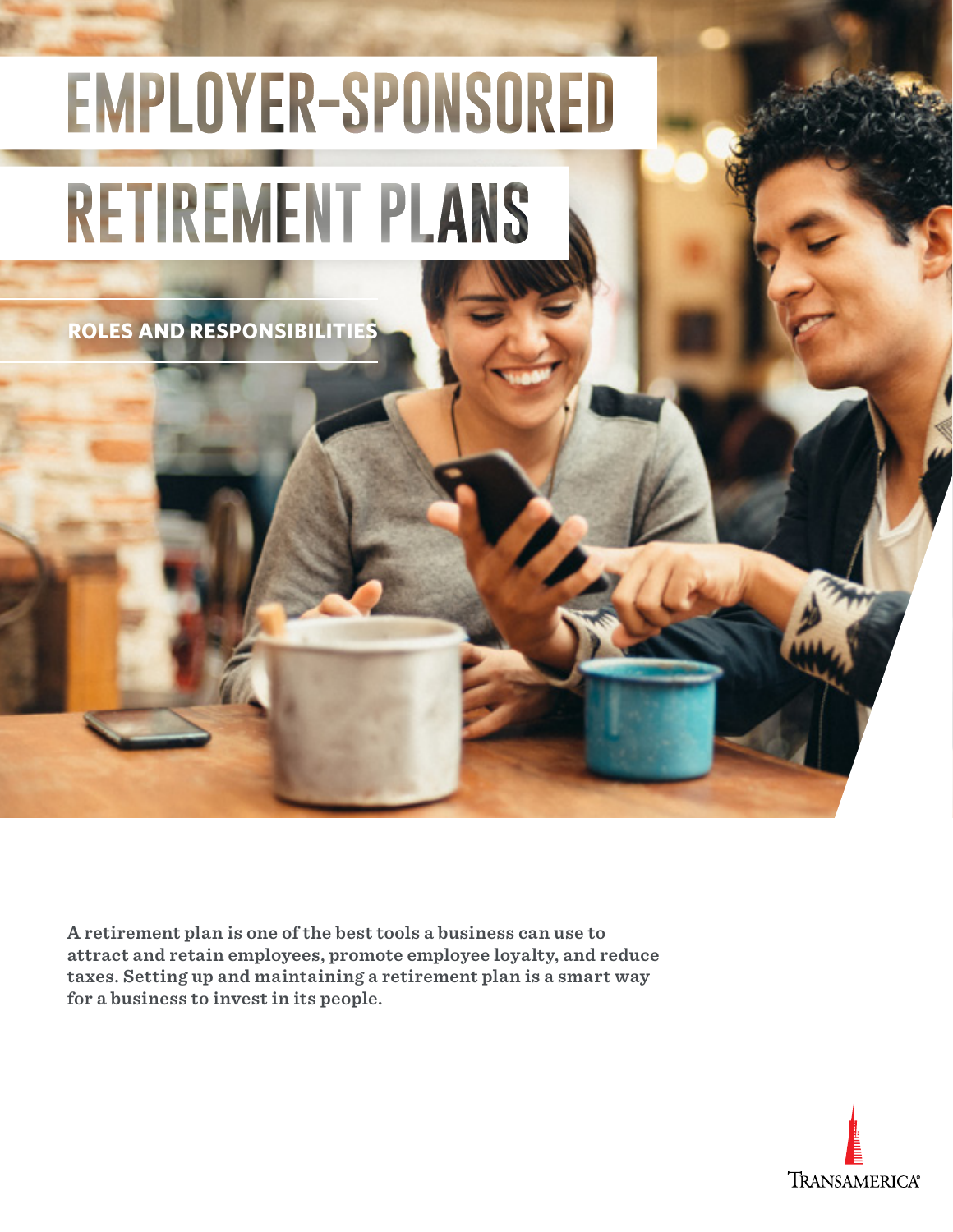

There are many types of employer-sponsored retirement plans, each with their own features,<br>benefits, rules, levels of complexity, and administrative requirements. Since 1974, the Employee Retirement Income Security Act (ERISA) has defined the rules, responsibilities, and duties of sponsoring and operating an employer-sponsored retirement plan. This document is intended to help plan sponsors understand the roles, responsibilities, and fees associated with operating an employer-sponsored retirement plan under ERISA.

# **PLAN SPONSOR RESPONSIBILITIES**

To ensure that retirement plans are set up to benefit both the participants and the employer, ERISA requires that plans are designed according to specific rules and that individuals operating the plans are held to a fiduciary standard of care. A fiduciary standard of care is the highest duty of care in financial planning.

**A fiduciary is a person who legally acts on behalf of and in the best interest of another person.** 

### **WHAT DOES IT MEAN TO BE A FIDUCIARY?**

ERISA helps to define the standard of care that a fiduciary must adhere to, called the "Prudent Man Rule." The Prudent Man standard of care<sup>1</sup> encompasses four duties:

**Duty of 1 Loyalty** 



**Duty of 2 Care**



The duty of loyalty is an obligation to act solely in the interest of plan participants, for the exclusive purpose of providing benefits to those participants and beneficiaries, and defraying reasonable expenses of administering the plan.



The duty to diversify includes selecting investments that minimize the risk of loss. The duty of care requires a fiduciary to act with the "care, skill, prudence, and diligence … that a prudent man acting in a like capacity and familiar with such matters would …" under similar circumstances.



The duty to obey includes administering the plan according to the plan documents and within the requirements and guidelines of ERISA.

# **WHO IS A FIDUCIARY?**

ERISA retirement plans must have at least one fiduciary and oftentimes have many, including virtually anyone exercising discretion in the administration or operation of the plan. Plan sponsors are by definition fiduciaries and bear the ultimate responsibility for ensuring that the plan is run properly and compliant with the requirements imposed by ERISA. Fiduciaries may be liable for plan losses caused by a breach of duty, heightening the importance of their actions. To understand the risks and responsibilities, plan sponsors need to be aware of who is considered a fiduciary and the obligations that arise from that duty.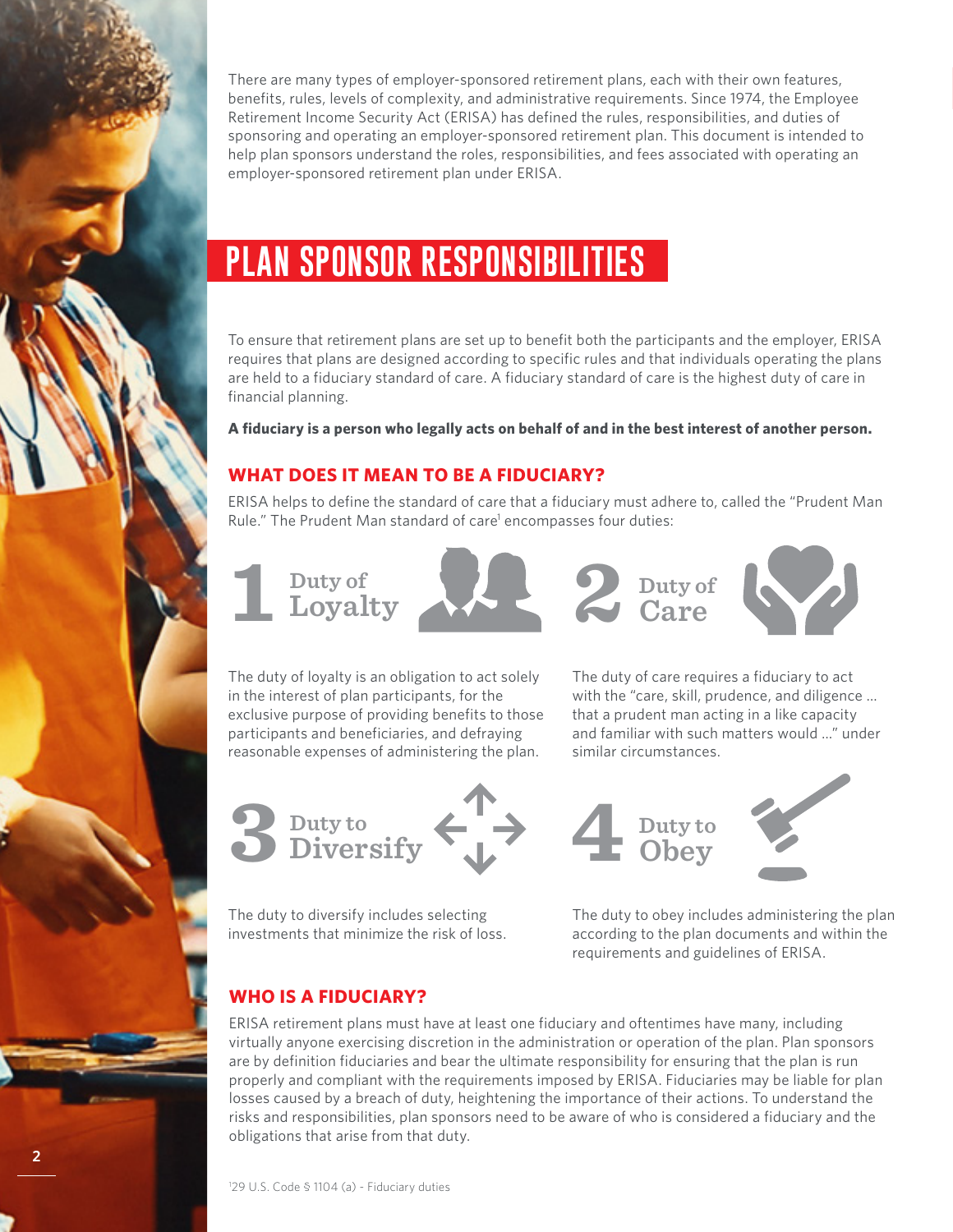# **RESPONSIBILITIES AND RISK OUTSOURCING: MANAGING**

Operating an ERISA plan can be challenging and it may be necessary for the plan sponsor to outsource responsibilities that require specific expertise to service providers. Plan sponsors may be able to mitigate risk by delegating fiduciary and administrative duties to qualified service providers.

Keep in mind that the plan sponsor is still responsible for selecting service providers and monitoring performance on a regular basis. Periodic monitoring is an important way for the plan sponsor to demonstrate that fiduciary duties are being met.

By putting consistent, sound processes in place, leveraging experts to help with duties, and monitoring service providers, a plan sponsor can help manage the risks associated with being a fiduciary.

Although outside the scope of this document, there is an opportunity for plan sponsors to leverage "model" plans and prototype documents drafted by regulators and/or experts in the field. Additionally, ERISA provides several plan designs and provisions to help a plan sponsor manage their risk, including participant-directed account<sup>2</sup> and qualified default investment account (QDIA)<sup>3</sup> options.

**The following is a basic list of ways in which a plan sponsor can help manage their fiduciary responsibilities:** 



### **1. SELECT COMPETENT AND QUALIFIED SERVICE PROVIDERS:**

- Establish a process for selecting providers that offer fiduciary and administrative services
- Document why providers were selected

### **2. MONITOR AND EVALUATE:**

- Is there an investment policy statement (IPS)? Is it being followed?
- Are plan operational requirements being adhered to?
- Are the service providers charging reasonable fees?

### **3. DOCUMENT AND COMMUNICATE:**

- Document plan operations and processes
- Investment policy statement
- Document fiduciary obligations and procedures
- Identify and document parties and positions responsible for fiduciary obligations
- Communicate with participants under the ERISA requirements
- Provide accurate information upon request from service providers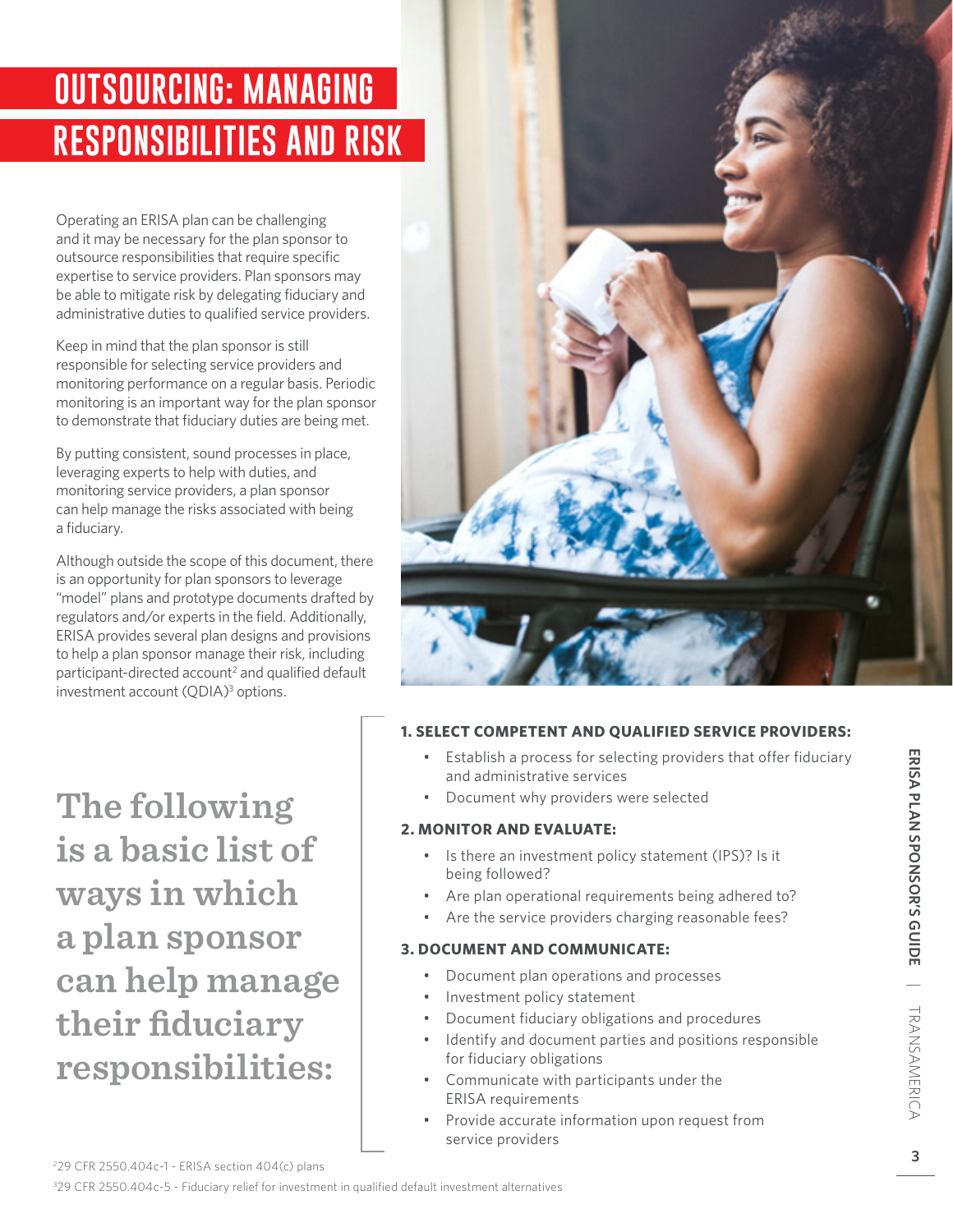# **SELECTING SERVICE PROVIDERS: ROLES**

Understanding what service providers are appropriate for different fiduciary responsibilities is just one of the many important elements to consider when selecting a service provider. ERISA does not provide concrete guidance regarding which roles involved with the administration and management of a plan should be delegated. ERISA does provide specific duties and requirements that need to be covered, and in some cases the requirements to fulfill these roles. Most of the delegation of duties is left to the plan sponsor to allocate.

> **ERISA identifies three fiduciary roles that are required for a plan: A named fiduciary, a trustee, and an administrator.**

# **PLAN FIDUCIARIES**

ERISA lays out three fiduciary roles that are required for a qualified plan:

- 1. A named fiduciary
- 2. A trustee

**4**

3. An administrator

# **NAMED FIDUCIARY**

Each plan is required to have a named fiduciary with the authority to control and manage the operation and administration of the plan. The named fiduciary can be the plan sponsor, the administrator, the trustee, or even an independent plan fiduciary. The named fiduciary is the primary fiduciary that plan participants can go to with questions or concerns about their retirement plan, unless plan documents dictate otherwise. The default for the named fiduciary is the plan sponsor; however, the trustee and the administrator will often share broad powers over the plan and the responsibilities as the named fiduciary.

#### **ERISA 402(A) NAMED FIDUCIARIES**

Every employee benefit plan shall be established and maintained pursuant to a written instrument. Such instrument shall provide for one or more named fiduciaries who jointly or severally shall have authority to control and manage the operation and administration of the plan.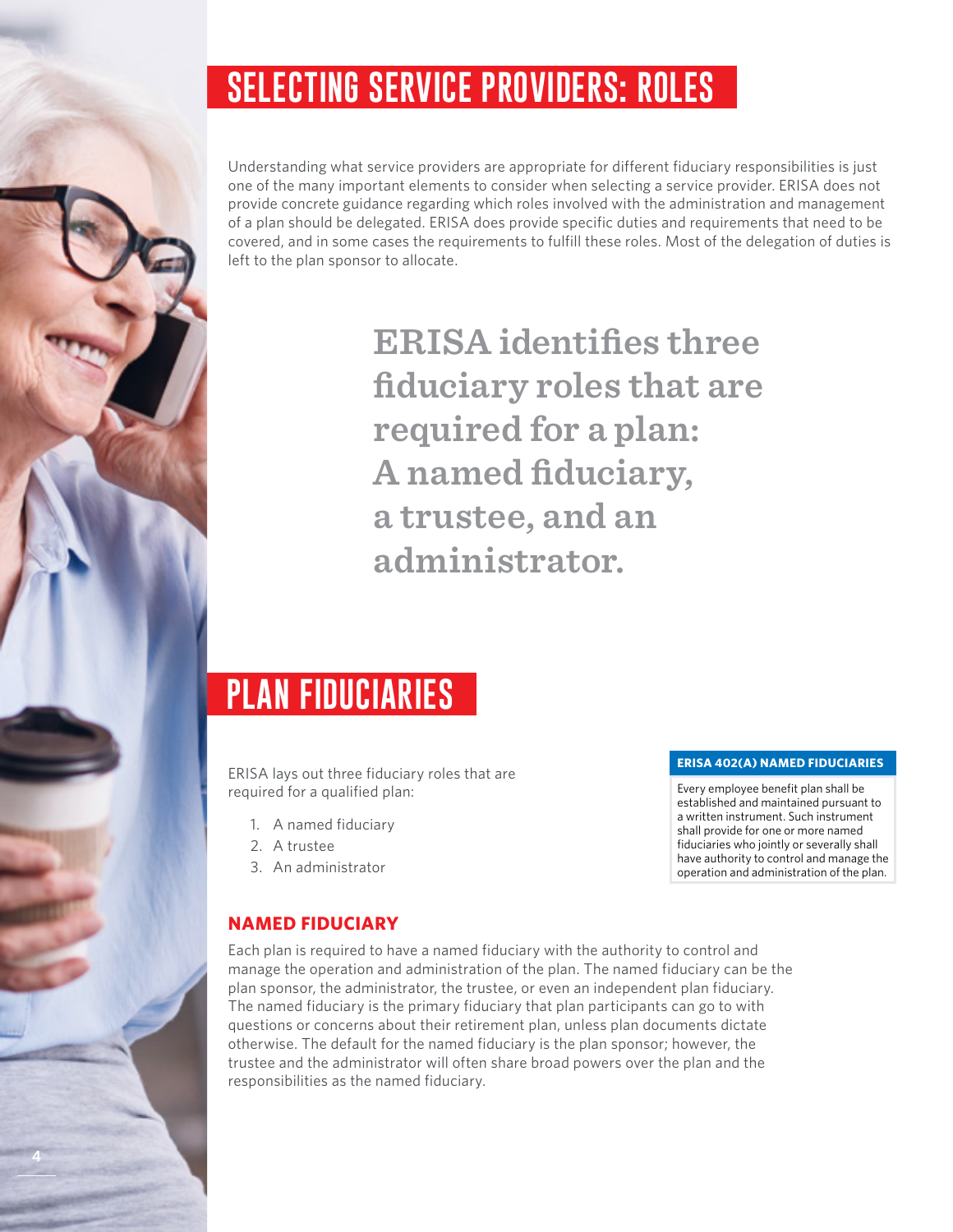### **TRUSTEE**

Plan assets must generally be held in trust by one or more trustees. The trustee is responsible for the safekeeping and management of the assets. There are two types of trustees: discretionary trustees and directed trustees. The default is a discretionary trustee with the exclusive authority and discretion to manage and control the assets of the plan. A directed trustee does not have this exclusive authority. The directed trustee can be created when the trustee is required to either take direction from another fiduciary or the plan sponsor. Alternatively, the plan document may delegate the authority and responsibility for the assets of the plan to an ERISA 3(38) Registered Investment Advisor (RIA).

The RIA should not be confused with the trustee, nor can it fully replace a trustee. A trustee, by nature, will retain responsibilities for plan assets outside of the duties delegated to the RIA. The trustee will remain responsible for ensuring that assets are managed in compliance with plan documents, pursue contributions owed to the plan, and process participant directions in a timely manner. Additionally, the trustee will retain the responsibility to safeguard the assets of the plan.

### **ADMINISTRATOR**

The administrator is the contact person with broad administrative responsibility for the plan. Naming an administrator under ERISA 3(16) effectively offloads the administrative fiduciary responsibilities from the plan sponsor. More specifically, everything which does not lie with another party lies with the administrator. This can include:

- 1. Creating and interpreting plan documents
- 2. Required reporting and disclosures
- 3. Distributing benefits
- 4. Developing policies and procedures
- 5. Tracking eligibility, vesting, and beneficiary forms

The administrator of a plan should not be confused with either the third party administrator (TPA) or the recordkeeper, both of which generally offer only nonfiduciary services. A plan sponsor or administrator will frequently leverage one or both of these services to handle ministerial tasks, as discussed below.

### **INDEPENDENT PLAN FIDUCIARY**

The independent plan fiduciary is commonly referred to as an ERISA 402(a) fiduciary or Full Scope ERISA 3(21) fiduciary. While this role is not required by ERISA, it serves as an overarching plan fiduciary. The total scope of what is offloaded will be outlined in the plan document, but can include the power to outsource any and all functions with regard to the plan. While this set up does allow the plan sponsor to offload the maximum amount of fiduciary responsibilities, there are two key considerations. First, an independent plan fiduciary that outsources all administrative, trustee, and asset management services adds an additional layer of fees to the retirement plan. Second, the plan sponsor is still required to monitor and evaluate the performance of the independent plan fiduciary.

#### **ERISA 403(A)(1)**

Benefit plan assets to be held in trust; Authority of trustees

Except as provided in subsection (b) of this section, all assets of an employee benefit plan shall be held in trust by one or more trustees … [and] shall have exclusive authority and discretion to manage and control the assets of the plan …

### **ERISA 3(16)(A)**

- The term "administrator" means: i. the person specifically so
	- designated …
- ii. if an administrator is not so designated, the plan sponsor; or iii. … as the Secretary may by regulation ...

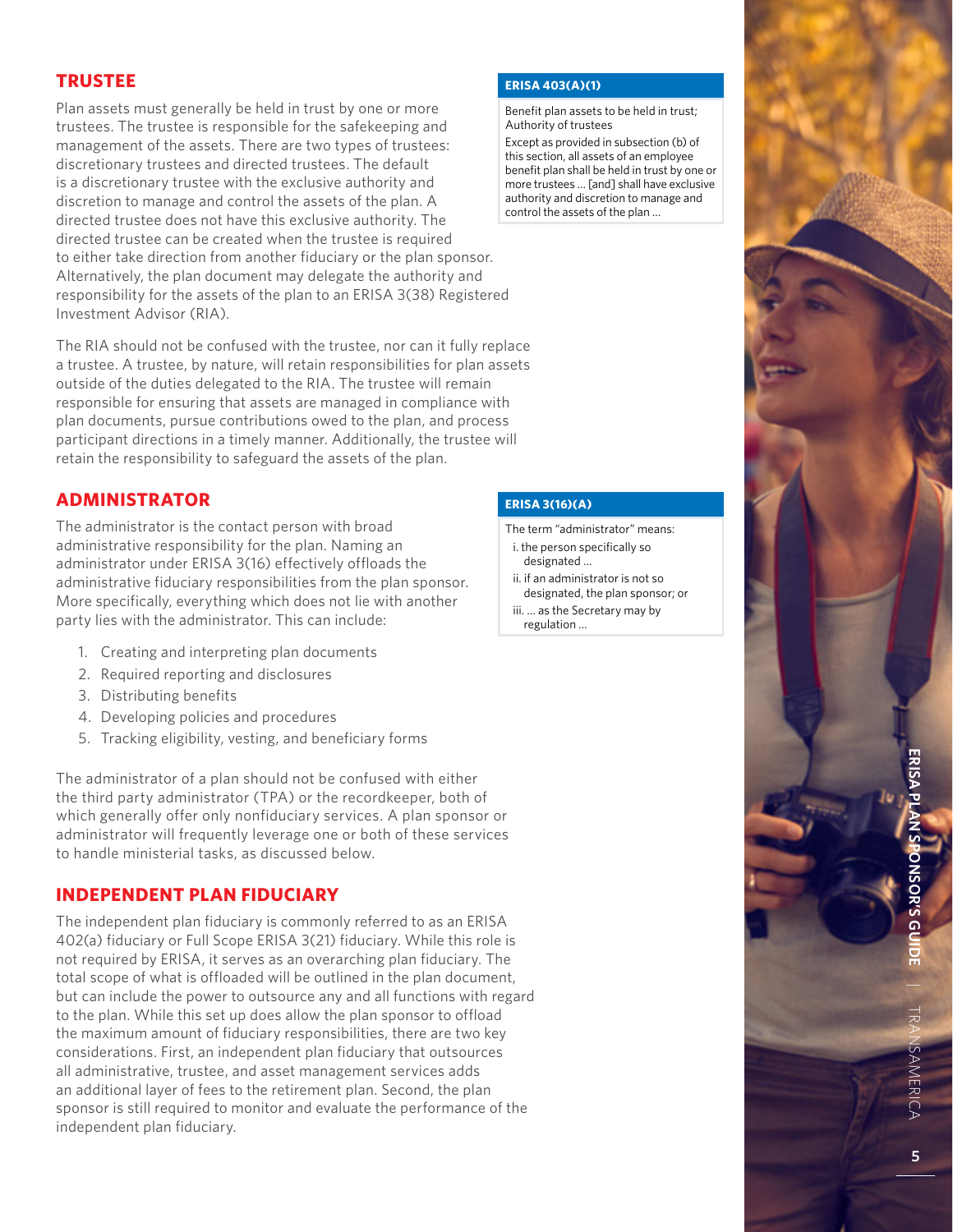# **OUTSOURCING**

In addition to selecting plan fiduciaries, plan sponsors will often elect to outsource different asset management and administrative responsibilities to service providers. Outsourcing generally falls into two categories: fiduciary outsourcing and administrative outsourcing. Fiduciary outsourcing shifts the fiduciary responsibilities for managing or administering the plan. Administrative outsourcing focuses on providing nonfiduciary services to the plan such as mailing documents, filing paperwork, bookkeeping, etc. Fiduciary outsourcing is primarily done under three ERISA provisions:

- 1. ERISA 3(38) investment fiduciary
- 2. ERISA 3(21) fiduciaries

### **ERISA 3(38) INVESTMENT FIDUCIARY**

An ERISA 3(38) RIA can be appointed to a plan to relieve the plan sponsor of the responsibility for investment management and oversight for the plan assets. This appointment can be in whole or in part, meaning that the investment advisor can be hired to manage the entire plan or just a portion of the plan. To the extent of this appointment, a 3(38) RIA has sole discretionary authority over the management of the assets appointed to his/her control. The plan sponsor retains the duty to prudently select and monitor the 3(38) RIA.

### **ERISA 3(21) FIDUCIARIES**

ERISA 3(21) defines, in general terms, the circumstances under which a service provider becomes a fiduciary with regard to an ERISA qualified plan. 3(21) Fiduciaries provide either non-discretionary investment services or administrative services.

### **ERISA 3(21)(A)(I) NON-DISCRETIONARY INVESTMENT FIDUCIARY**

A non-discretionary investment advisor under ERISA 3(21)(A)(i) provides investment recommendations, advice, assistance, or help to a plan. However, unlike a 3(38) investment advisor, the decision-making authority remains with the plan sponsor or other plan fiduciary. In this situation, the duties of the investment advisor could be to recommend investments to the plan sponsor, monitor those investments, suggest replacements, provide one-on-one advice to participants, or advise the plan sponsor on a fiduciary process and IPS.

### **ERISA 3(21)(A)(III) ADMINISTRATIVE FIDUCIARY**

An ERISA 3(21)(A)(iii) administrative fiduciary can serve in a role similar to a 3(16) co-fiduciary, only this administrative fiduciary is appointed as a service provider and not named as the administrator in the plan document. The administrative fiduciary agrees to provide administrative services for a portion of the responsibilities of the plan and serves as a fiduciary only in those capacities. Generally, this role will supplement the role of the administrator and that of any TPAs and/or recordkeeping services.

#### **ERISA 3(38)**

The term "investment manager" means any fiduciary:

- A. who has the power to manage, acquire, or dispose of any asset of a plan; who
- i. is registered as an investment …
- ii. is a bank, [or] … an insurance company qualified to perform services described in subparagraph (A) …
- B. [and] has acknowledged in writing that s/he is a fiduciary with respect to the plan.

#### **ERISA 3(21)**

- A person is a "fiduciary" … to the extent:
- i. exercises any discretionary authority or discretionary control respecting management of such plan …
- ii. renders investment advice for a fee or other compensation, direct or indirect …
- iii. has any discretionary authority or [] responsibility in the administration of such plan.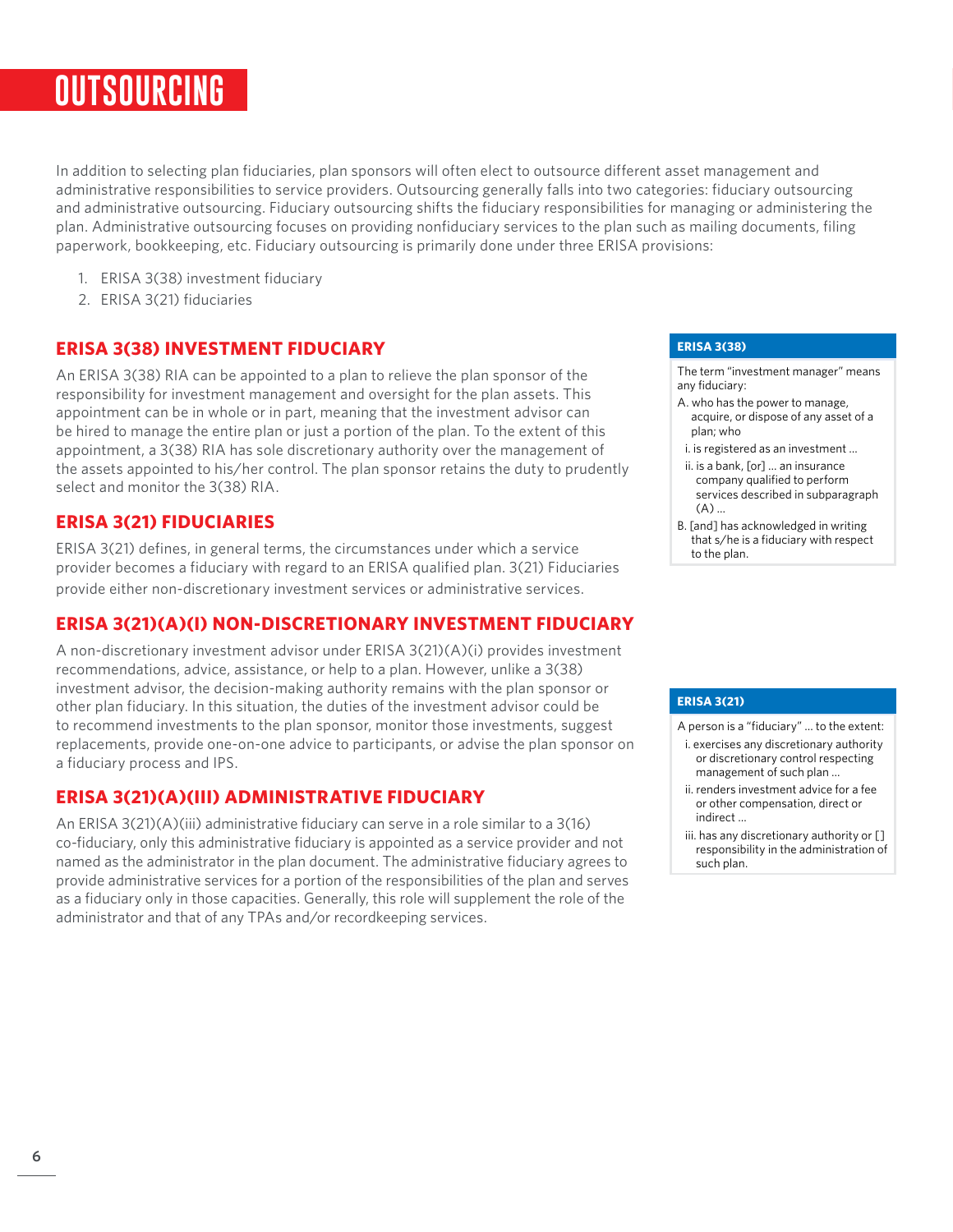# **ADMINISTRATIVE OUTSOURCING**

### **THIRD PARTY ADMINISTRATOR (TPA)**

**NOTE:** retains the responsibility for providing accurate and timely data to the TPA. If the information provided is not correct, then the TPAs handle the operations of the plan and ensure that the retirement plan remains qualified under the Internal Revenue Code (IRC), preserving the tax-deferred status. They conduct compliance testing to ensure that the plan does not violate the nondiscrimination and top-heavy rules. Additionally, the TPA will likely complete the annual tax returns for the plan and file the Form 5500. TPAs are also frequently experts in plan design and can help to draft the plan documents. The plan sponsor testing will not be correct either.

# **RECORDKEEPERS**

Retirement plan recordkeepers are responsible for keeping track of plan assets. They account for each individual participant's accounts, like a bookkeeper would outside of a plan. They keep track of how much was invested, contribution type, earnings on investments, etc. The recordkeeper keeps track of the assets at the individual, not the aggregate, level. Recordkeepers often offer additional services to simplify a participant's access to information, including:

- 1. Maintaining a participant website and toll-free phone line
- 2. Participant-level bookkeeping
- 3. Printing and mailing account statements to participants
- 4. Requesting transactions on behalf of the participant
- 5. Providing retirement calculators, education, guidance, and enrollment materials

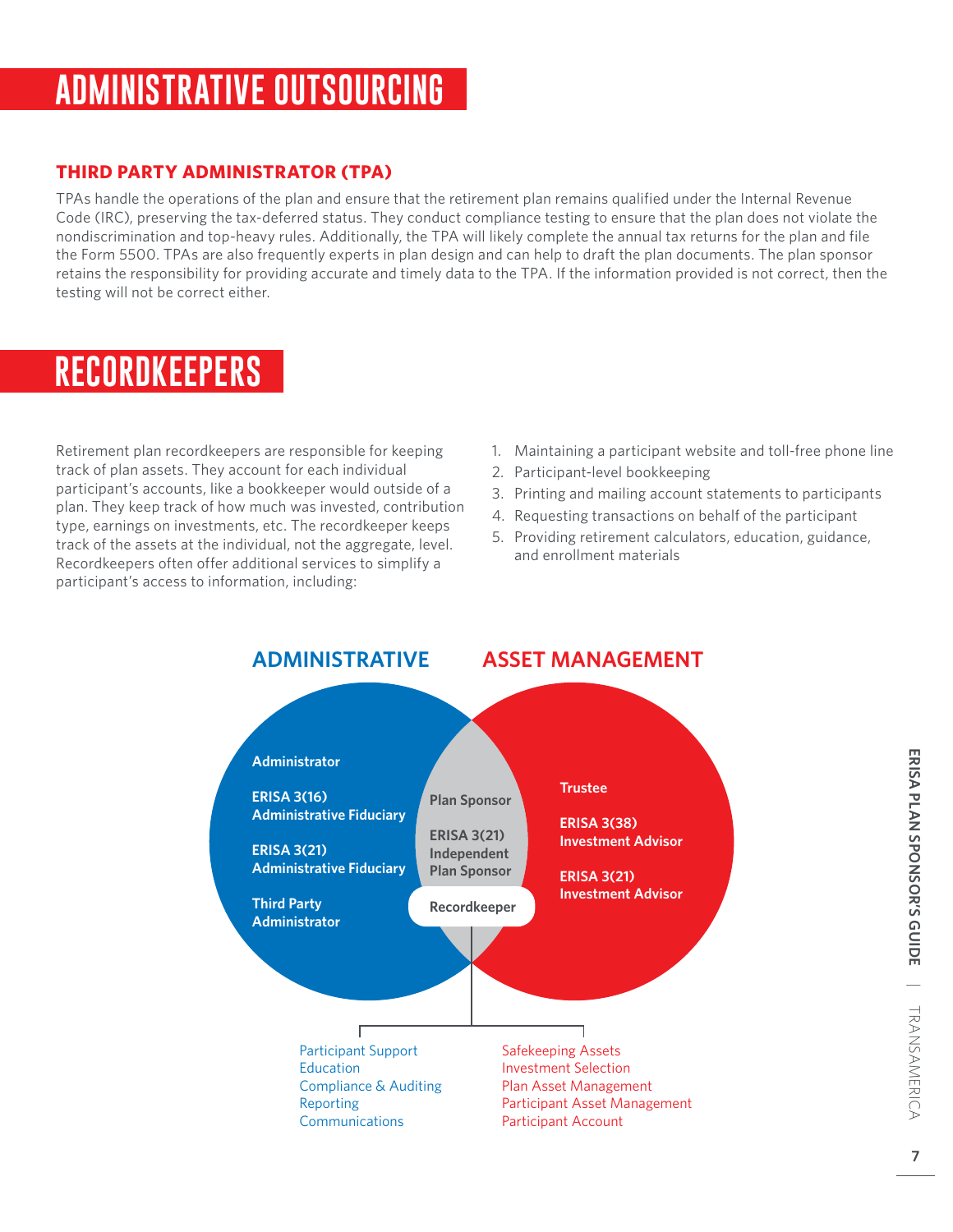# **MONITOR, DOCUMENT, AND COMMUNICATE**

Once the plan sponsor has delegated fiduciary responsibilities, it is important to ensure service providers are monitored and evaluated on a continuous basis. One factor that must be accounted for in the evaluation process is the fee collected by the service provider and whether it is reasonable in light of the services being rendered. Evaluating if fees are reasonable can be broken down into three components:

- 1. Due diligence
- 2. Reasonableness in terms of value
- 3. Fees relative to industry norms

#### **ERISA 408(B)(2)**

… making reasonable arrangements with a party in interest for … services necessary for the establishment or operation of the plan, if no more than reasonable compensation is paid.

#### **COVERED SERVICE PROVIDER**

… enters into a contract or arrangement with the covered plan and reasonably expects \$1,000 or more in compensation, direct or indirect, to be received in connection with providing one or more [] services ...

### **DUE DILIGENCE**

### **REVIEW THE SERVICES:**

- a. Understand the services that are being provided to the plan
- b. Identify covered service providers<sup>4</sup>
- c. Determine direct and indirect compensation that is being paid to covered service providers<sup>5</sup>

A process for evaluating fees may include an examination of the current plan services and fees. Covered service providers (CSPs) are required to disclose all direct compensation received from the plan, indirect compensation received from third parties, and the services that are being provided in exchange for each. The CSP disclosure should allow a plan sponsor to evaluate whether the stated services are being provided in a manner consistent with the agreement and whether the associated fees are warranted.

It is important for the plan sponsor to ensure that any information missing from the CSP disclosure is obtained and proper procedures are taken in response to any omission. ERISA has very specific disclosure requirements for CSPs under ERISA 408(b)(2) and separate requirements for the plan sponsor when the CSP is not meeting obligations. It will be important for a plan sponsor to understand these obligations, define proper procedures for addressing any disclosure deficiencies, and to document the results of this analysis.

The plan sponsor should look at any change in costs and consider the following:

- Were the cost changes warranted and what drove the changes?
- Were the changes reported in a timely manner to the plan sponsor?
- Are there revenue sharing agreements between plan service providers?
- Does the revenue sharing offset direct plan fees? Are they credited back to the plan participants?
- How are the fees being assessed against the participants?
- Are participants with higher or lower balances being unfairly discriminated against or bearing too much of the burden?
- Does the plan provider offer fee equalization to ensure fairness?
- Were the funds chosen to meet revenue sharing needs or concerns?

This disclosure will also allow the plan sponsor to identify and assess any potential conflicts of interest on the part of the CSP.

4ERISA 408(b)(2) 5 29 CFR 2550.408b-2(c)(1)(ix)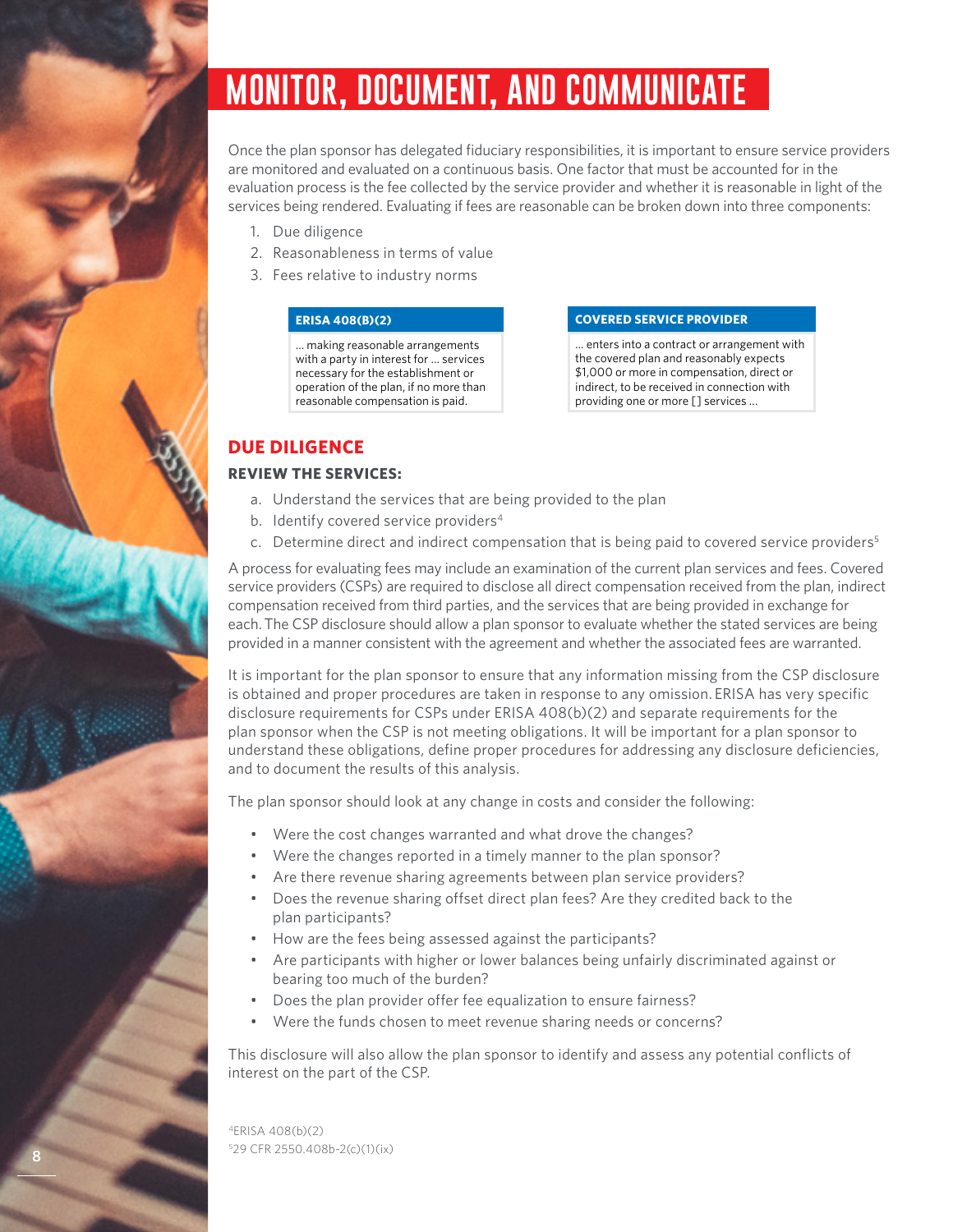### **REASONABLENESS IN TERMS OF VALUE**

ERISA provides no definition or set of guidelines for what is reasonable. What is reasonable for fees must be viewed both in light of the value of the services being rendered, in comparison to alternative solutions and industry norms, and as determined by following a prudent process of analysis. The fees are only half of the equation. A plan sponsor who only considers one side of this equation, either the cost or the value, is not meeting their entire fiduciary obligation. It is important to note that in weighing the services against the fees, the fees cannot outweigh the services being provided.

Service providers can be seen as adding value in two primary ways: they help effectively manage the administration of the plan, and also assist the plan sponsor in achieving the ultimate goal of helping plan participants meet their retirement needs.

A plan sponsor, in doing an objective analysis of the reasonableness of the fees, should consider the overall experience of the service provider and quality of the services being provided. The following questions may help guide such an analysis:

- What are the service provider's areas of expertise?
- What is its level of experience?
- What is its track record with the plan, and in general?
- What investment policy or process is being used?
- Are the services provided in a timely manner consistent with expectations?
- How satisfied are the participants in the plan with the levels of service provided?

The service provider can help the plan sponsor achieve the ultimate goal of helping plan participants meet their retirement needs. This results-oriented approach is key to evaluating the value of the service provided. The following could be considered to determine if the plan is helping meet the participants' end goals:

- What are the participation or deferral rates in the plan?
- Are participants taking advantage of the services available?
- How many participants are invested in a qualified default investment option versus making their own elections? Are the plan benefits easy to understand?
- What education and support is available to the participants?
- How is participant satisfaction with the plan?
- Are there additional services that could improve the outcome of the plan?

Once the analysis is complete, it will be important for the plan sponsor to ensure that any areas of concern are resolved. The plan sponsor should consider documenting the steps taken to evaluate the reasonableness of the fees, as well as the steps taken to resolve areas of concern. The plan sponsor will also want to document the procedures for dealing with subpar service providers, selecting new providers, and possibly renegotiating fees.

### **FEES RELATIVE TO INDUSTRY NORMS**

There are a few methods by which a plan sponsor can evaluate the reasonableness of plan fees in terms of industry norms. Benchmarking is one common method, either by the use of third-party sources, or customized assessments by third parties. Another option is a request for information (RFI) from comparable service providers in the industry or a request for proposal (RFP) from comparable service providers. While this is likely the most comprehensive approach to evaluating the reasonableness of current fees, it is also the most expensive. Plan sponsors may use a combination of these options to ensure they are meeting their fiduciary obligations.

In developing a benchmarking strategy, it is important to frame the comparison between plans carefully and appropriately. To ensure a fair and meaningful comparison, the fiduciary should consider the type of plan, amount of plan assets, number of participants, average account balance, and any unique plan requirements.

It is also important to consider the qualitative metrics on the benchmarked service providers. Quality of service, experience, and results should be considered. Third-party firms and consultants have numerous methodologies and the plan sponsor should understand the methodology and evaluate whether it provides a meaningful comparison. Plans may also consider leveraging more in-depth third-party assessments, RFIs, or RFPs on a periodic basis to capture additional insight into industry norms. The plan sponsor should document the process taken to evaluate the reasonableness of the fees, what benchmarks were used, and what terms were used in determining the appropriate group for comparison.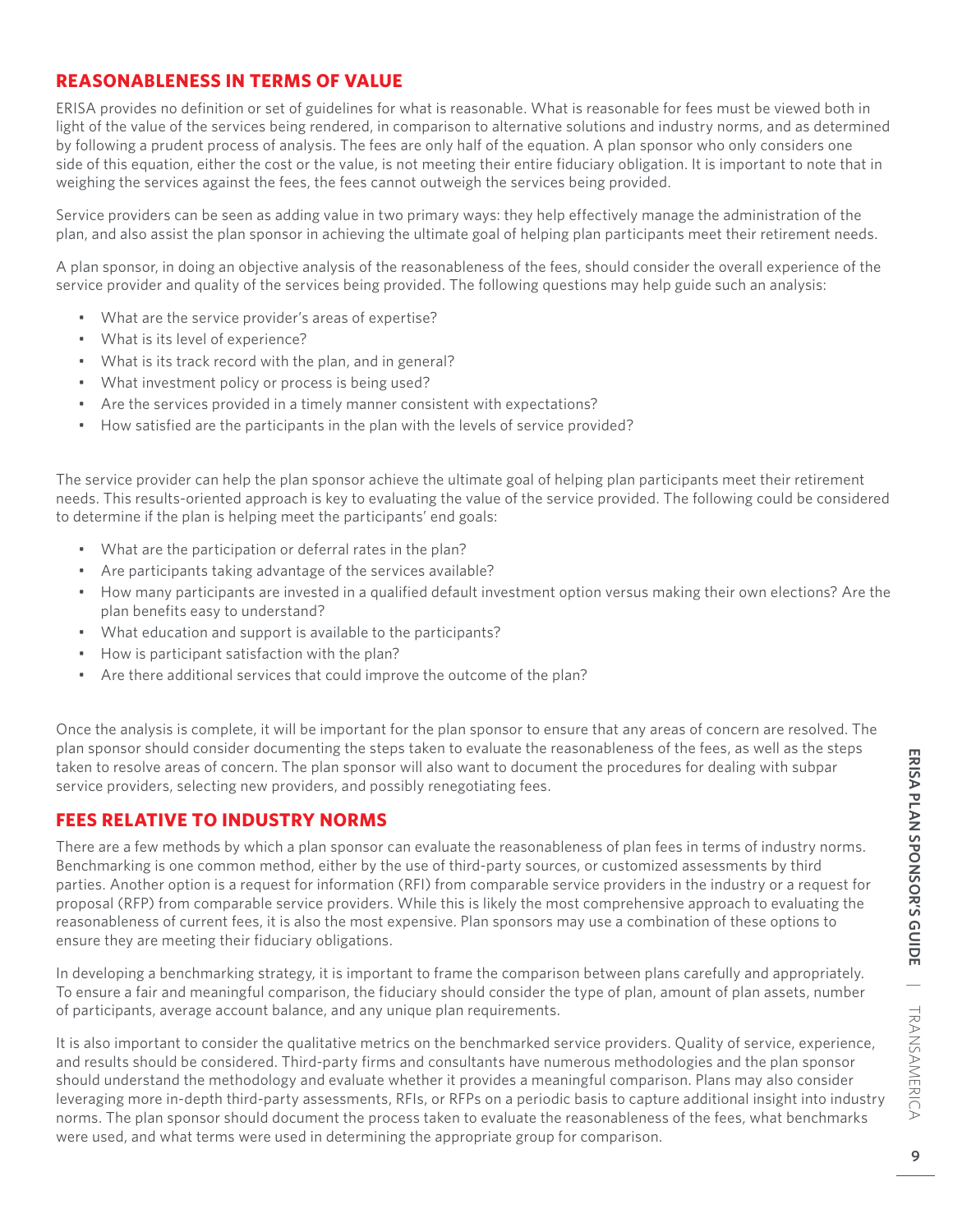# **STANDARD RETIREMENT PLAN FEES AND EXPENSES**

Fundamental to a plan sponsor's due diligence is understanding the fees that are being paid by the plan as well as any indirect fees generated as a result of the plan. While there is no standard structure for fees and expenses for a retirement plan, understanding the different mechanisms involved can help a financial professional understand the overall plan charges. In evaluating retirement plan fees as a whole, it helps to break the fee types down into two categories, such as asset management fees and administrative fees. Asset management fees are fees charged for holding, managing, and safeguarding plan assets. Administrative fees are focused on providing participant services, compliance testing, and the daily operations of the plan. There are three primary ways fees are charged: asset-based fees, participant-based fees, and itemized service fees.



Deloitte Consulting LLP, for the Investment Company Institute, "Inside the Structure of Defined Contribution/401(k) Plan Fees, 2013," August, 2014

Transactions and other items not included: Loan initiation and maintenance, QDROs, distributions, self-directed brokerage, managed accounts, and other transactions driven by participant elections.

## **ASSET-BASED FEES AND EXPENSES**

Asset-based fees are generally charged as a percentage of assets, either to the plan level or the underlying investment option. Asset-based fees are typically, though not exclusively, asset management fees. Asset-based fees fall into three general categories: wrap fees, expense ratios, and insurance charges.

### **WRAP FEES**

Wrap fees are typically asset-based fees charged at the plan level rather than the investment option level. A wrap fee may be charged for providing any number and combination of services. Wrap fees are typically used on plan arrangements that do not use revenue sharing or insurance contracts and directly compensate service providers and fiduciaries to the plan. This can include compensating named or appointed fiduciaries, fiduciary services providers, and administrative service providers. Although wrap fees are typically charged for asset management, the fee may also be for administrative services such as investment selection and monitoring, recordkeeping, custodial and trustee services, compliance testing, providing participant education and enrollment meetings, and administrative overhead.

### **EXPENSE RATIOS**

Expense ratios are typically single asset-based fees charged on the underlying investment products, or fund, and pay for a range of services from the fund providers. The expense ratios typically pay for investment management fees, administrative expenses, and any revenue sharing agreements at the fund provider level. Investment management expenses include the cost of the portfolio manager and the research expenses associated with the management of the fund. Administrative expenses include the investment management overhead associated with running a given fund, and would include providing customer services, mailing, etc.

### REVENUE SHARING

Revenue sharing is built into the expense ratio on an investment option, compensates the fund company for marketing and distribution services, and is a form of an indirect fee. All 12b-1 fees and commissions are included in this expense and are typically paid as a commission to a broker for services to the plan. Revenue sharing may also be used to compensate a recordkeeper and/or a TPA. These fees may be used to offset or supplement additional asset-based fees charged at a plan level by the recordkeeper or TPA. In addition to 12b-1 fees, revenue sharing may also incorporate shareholder servicing fees and sub-transfer agency fees.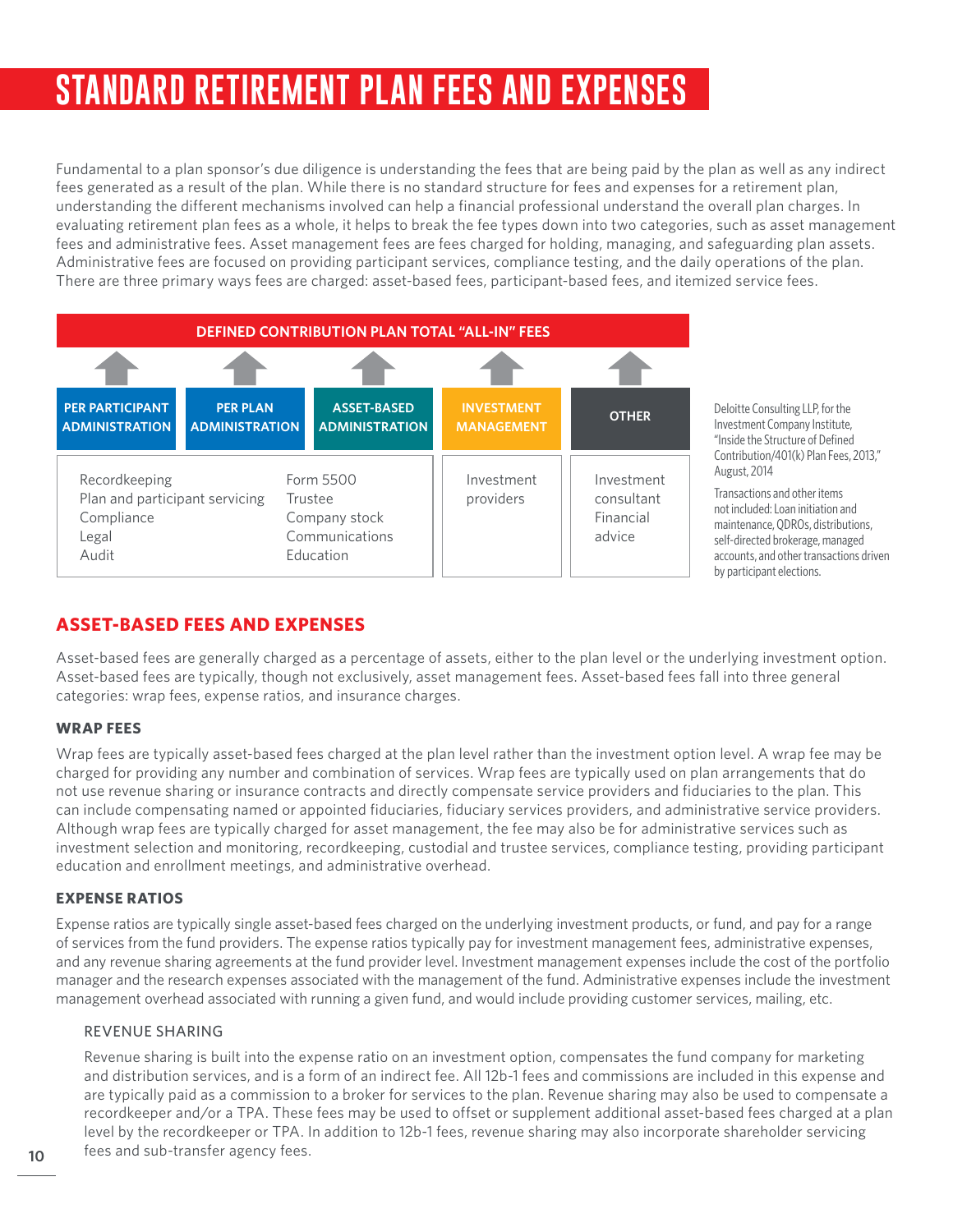### SHAREHOLDER SERVICING FEES

Shareholder servicing fees can only be paid to recordkeepers or TPAs, and cannot be used to compensate brokers. They are similar to 12b-1 fees but are typically used by no-load funds and are capped at 0.25% of invested assets. The lower fee eliminates the portion of the fee typically paid as compensation to brokers.

#### SUB-TRANSFER AGENCY FEES

This fee is also paid by the fund company to recordkeepers for services they provide to the fund company. Recordkeepers can save fund companies administration and overhead costs by opening omnibus accounts at the fund company and tracking the individual accounts separately for the plan participants. This is in lieu of setting up each participant as a separate individual account with the fund company, necessitating the fund provider to track individual accounts.

#### **INSURANCE CHARGES**

Insurance charges are single, asset-based fees charged for the underlying separate account funding vehicle, typically a variable annuity contract. These charges can be broken down into variable asset charges, mortality and expense fees, insurance related charges, and surrender or transfer fees. The variable asset charge reimburses the product provider overhead costs associated with administering the plan, including recordkeeping, providing participant education and services, and paying commissions to a broker as a form of indirect compensation. Mortality and expense fees pay for the insurance features of the contract, including annuitization, interest, and the expense of any guarantees. The variable asset charge, and the mortality and expense charges are frequently combined to create the mortality, expense, and administration fee. Insurance related charges cover the costs associated with any optional guarantees elected on the variable annuity contract, such as an enhanced living or death benefit. Surrender or transfer fees may be charged upon the early termination of a contract to reimburse the product provider for any expenses associated with the long-term contract not otherwise recovered.

### **PARTICIPANT-BASED FEES**

A participant-based fee is a flat fee charge per participant enrolled, or eligible to enroll, in the plan. Traditionally, these fees are used for administrative expenses but may also be used to provide or supplement fees on asset management services. The goal is to tie the fee to those participants who benefit from the service performed rather than spreading those costs to those who do not benefit. Additionally, there may be an annual base fee per participant. These fees may be charged directly to the participant, the plan, or plan sponsor directly. This type of fee is frequently used to pay for expenses associated with employee or participant education, communications, and recordkeeping.

#### **ITEMIZED SERVICE FEES**

Itemized service fees are similar to participant-based fees but are more transactional in nature. For example, an itemized fee might be charged at a plan level for the creation or termination of a plan, completing annual compliance tasks, or for a trustee or custodial services. Typical examples of participant-level itemized fees may include: originating and administering a participant loan, brokerage window use and transaction costs, investment advice fee, or a fee for holding outside assets.



As the fiduciary to the plan, ultimately all decisions land with the plan sponsor. This fiduciary status comes with the obligations of loyalty, due care, diversification, and obedience. By prudently selecting and monitoring plan service providers, a plan sponsor can help manage these responsibilities and keep the plan on track toward preparing the participants for retirement.